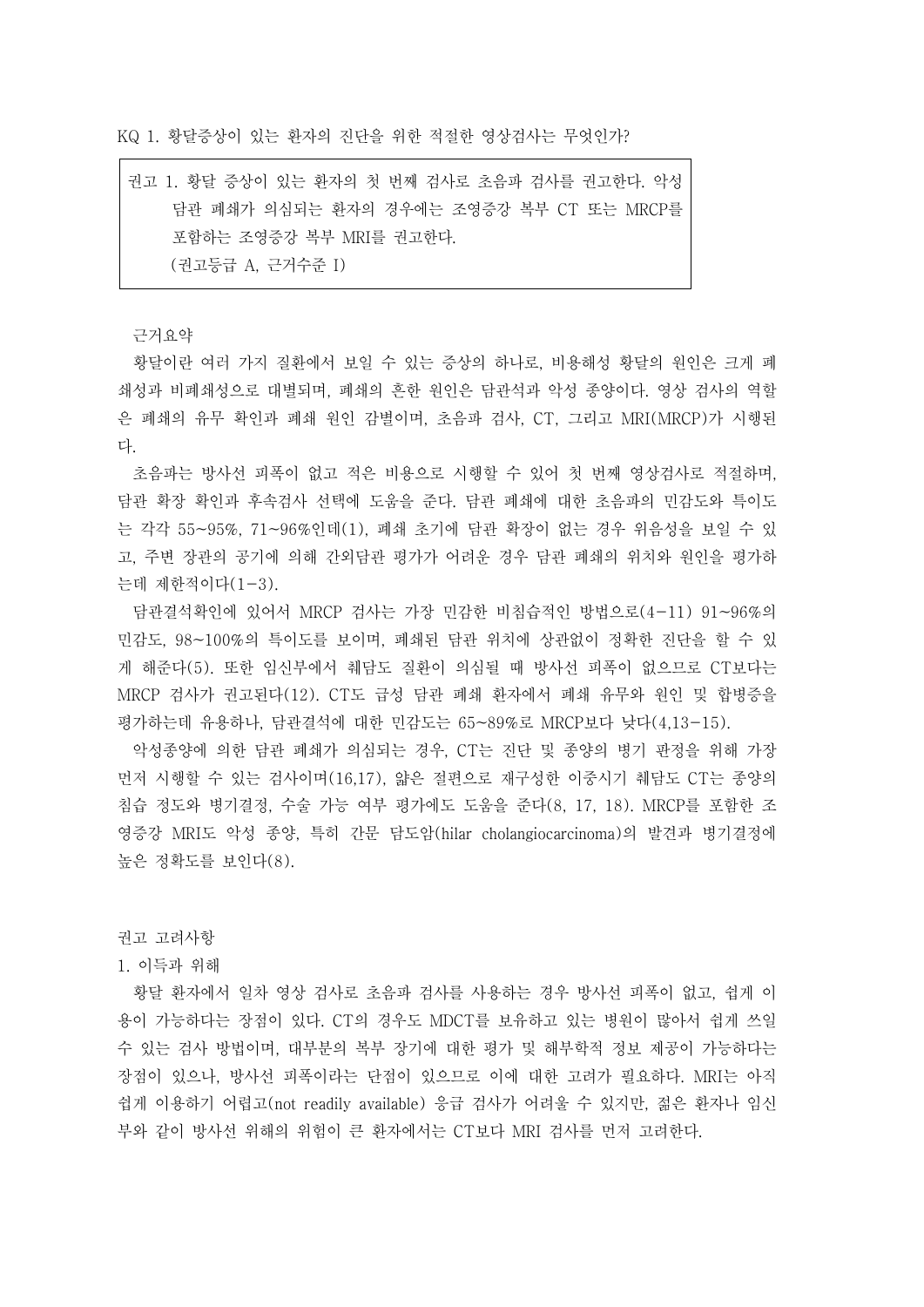2. 국내 수용성과 적용성

진료지침의 국내 수용성과 적용성은 평가결과 큰 무리가 없는 것으로 판단되었다. 수용성과 적용성 평가표는 부록에 제시한다.<br><br>3. 검사별 방사선량



초음파 검사 0

MRCP를 포함하는 조영증강 MRI 0

## 참고 문헌

- 1. Pasanen PA et al. A Comparison of Ultrasound, Computed-tomography and Endoscopic Retrograd e Cholangiopancreatography in the Differential–diagnosis of Benign and Malignant Jaundice and Ch olestasis. European Journal of Surgery 1993;159(1):23-9.
- 2. Baron RL et al. A Prospective Comparison of the Evaluation of Biliary Obstruction Using Comput ed Tomography and Ultrasonography. Radiology 1982;145(1):91-8.
- 3. Chen WX et al. Multiple Imaging Techniques in the Diagnosis of Ampullary Carcinoma. Hepatobili ary & Pancreatic Diseases International 2008;7(6):649-53.
- 4. Soto JA et al. Diagnosing Bile Duct Stones: Comparison of Unenhanced Helical CT, Oral Contrast -enhanced CT Cholangiography, and MR Cholangiography. American Journal of Roentgenology 20 00;175(4):1127-34.
- 5. Varghese JC et al. A Prospective Comparison of Magnetic Resonance Cholangiopancreatography w ith Endoscopic Retrograde Cholangiopancreatography in the Evaluation of Patients with Suspected Biliary Tract Disease. Clinical Radiology 1999;54(8):513-20.
- 6. Varghese JC et al. Diagnostic Accuracy of Magnetic Resonance Cholangiopancreatography and Ultr asound Compared with Direct Cholangiography in the Detection of Choledocholithiasis. Clinical Ra diology  $2000;55(1):25-35$ .
- 7. Williams EJ et al. Guidelines on the Management of Common Bile Duct Stones (CBDS). Gut 20  $08;57(7):1004-21.$
- 8. Park HS et al. Preoperative Evaluation of Bile Duct Cancer: MRI Combined with MR Cholangio pancreatography Versus MDCT with Direct Cholangiography. American Journal of Roentgenology 2008;190(2):396-405.
- 9. Maurea S et al. Comparative Diagnostic Evaluation with MR Cholangiopancreatography, Ultrasonog raphy and CT in Patients with Pancreatobiliary Disease. Radiologia Medica. 2009;114(3):390-40 2.
- 10. Choi JY et al. Navigator-trieretered Isotropic Three-dimensional Magnetic Resonance Cholangio pancreatography in the Diagnosis of Malignant Biliary Obstructions: Comparison with Direct Chola ngiography. Journal of Magnetic Resonance Imaging 2008;27(1):94-101.
- 11. Aube C et al. MR Cholangiopancreatography Versus Endoscopic Sonography in Suspected Comm on Bile Duct Lithiasis: A Prospective, Comparative Study. American Journal of Roentgenology 20 05;184(1):55-62.
- 12. Oto A et al. The Role of MR Cholangiopancreatography in the Evaluation of Pregnant Patients with Acute Pancreaticobiliary Disease. British Journal of Radiology 2009;82(976):279-85.
- 13. Mitchell SE, Clark RA, A Comparison of Computed Tomography and Sonography in Choledocholit hiasis. AJR Am J Roentgenol. 1984;142(4):729-33.